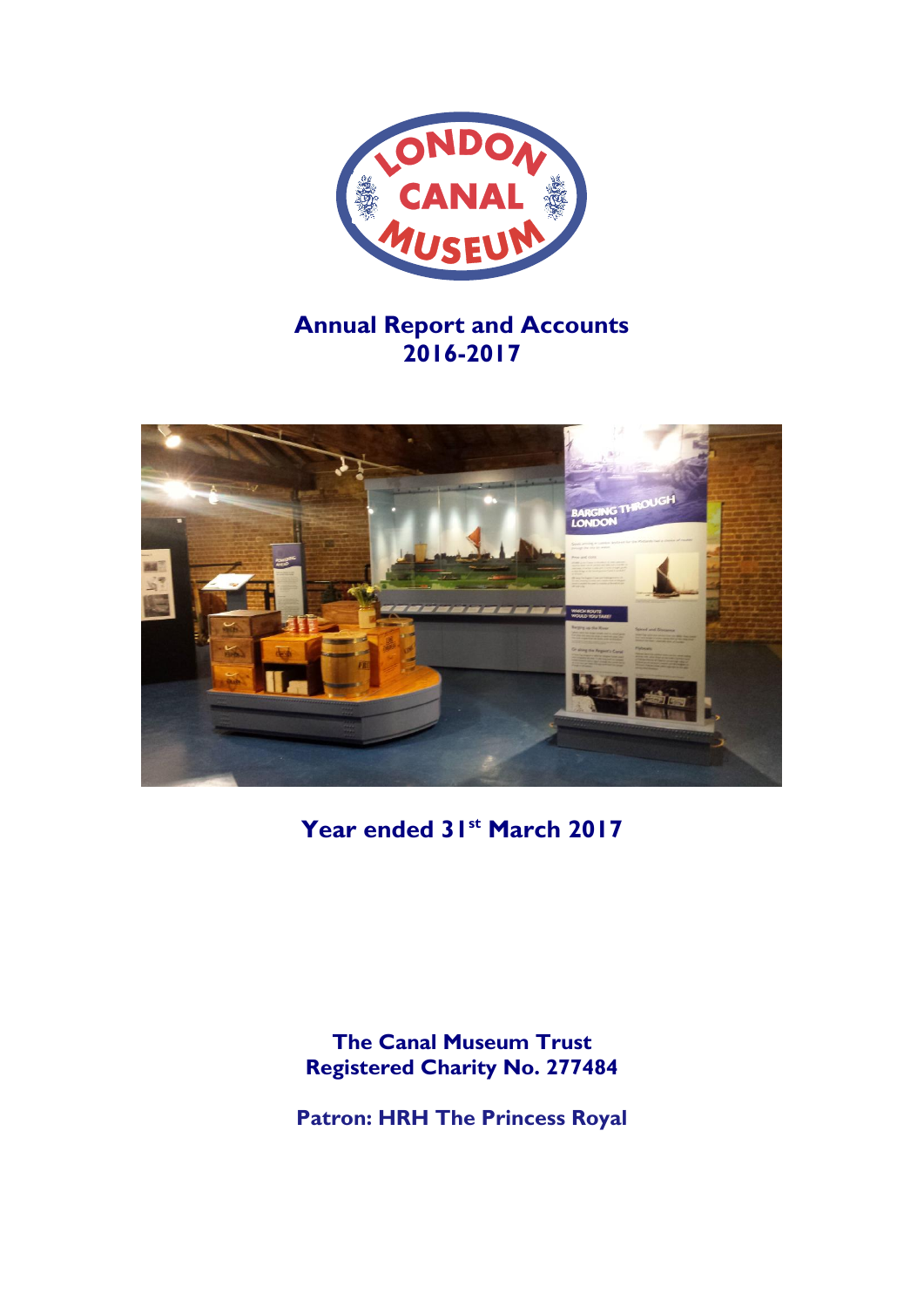# **Annual Report and Accounts 2016-2017**

# **Introduction**

The Trust's objectives are to advance public education regarding inland waterways through the operation of a museum. The Trust operates in accordance with its constitution of 1979, as modified in 2001. Members of the Council of Management are elected annually from the membership of the Trust, which is open to everyone.

The trustees have referred to the Charity Commission's general guidance on public benefit when reviewing the Charity's aims and objectives and in planning its future activities. In particular, the trustees consider how planned activities will contribute to the aims and objectives of the Charity.

During the financial year the main activity of the Trust was, as in previous years, the management and development of the London Canal Museum.

The Trust's policy with respect to reserves to be held is to maintain a minimum of £50,000 of reserves as a contingency. In particular, this is necessary in case of any need for unforeseen building maintenance expenditure. The Trust retains further sums as may be considered necessary for future maintenance and development projects.

# **Permanent Exhibitions**

A major improvement to the museum's exhibitions was achieved with the completion of the "Boats and Cargoes" exhibition project. This was formally opened by HRH The Princess Royal on 10<sup>th</sup> March 2017.

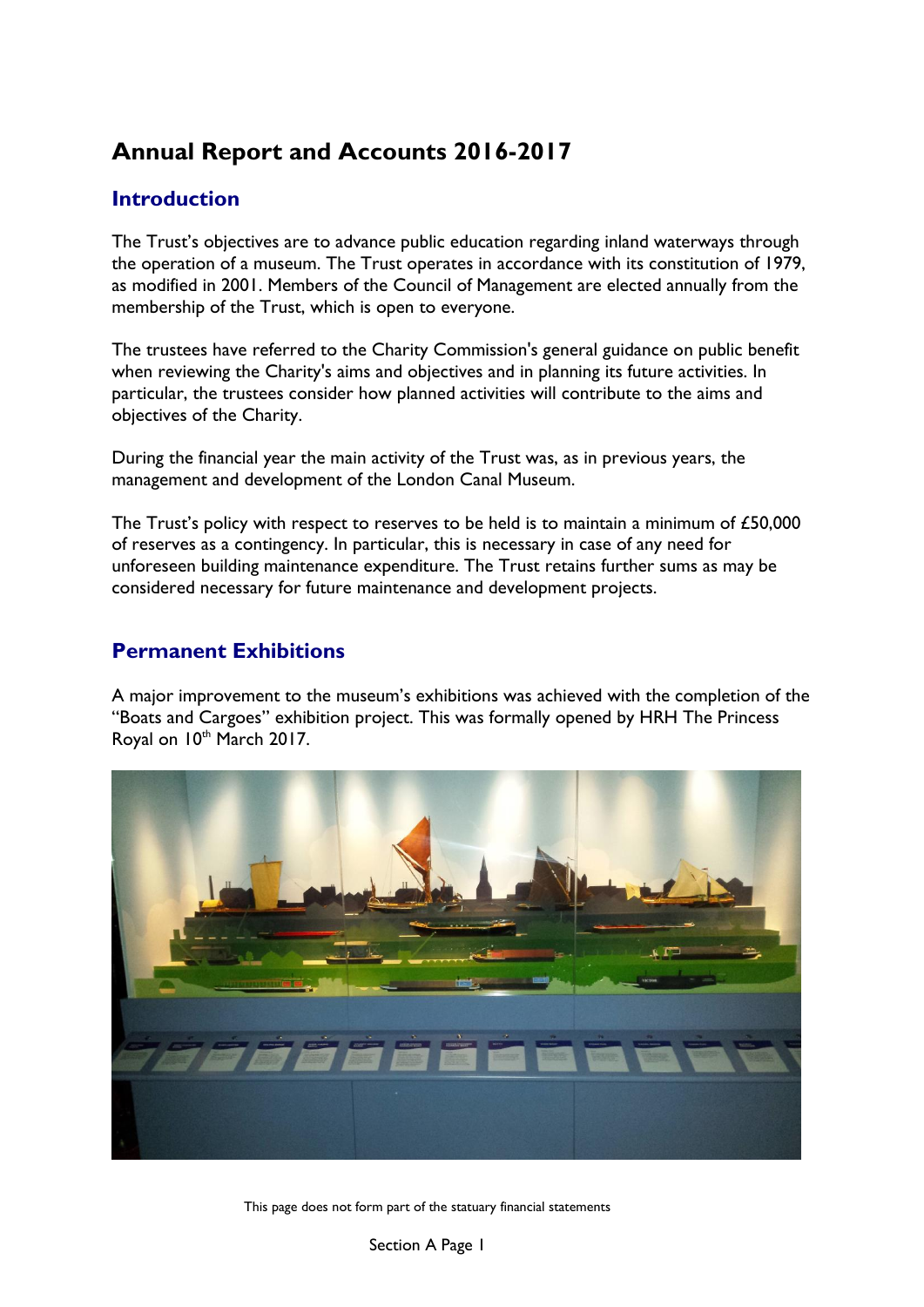The new exhibition comprised

- A new large display case for the museum's collection of models, to which several new models were added, commissioned specially for the project
- An interactive display unit representing the various cargoes carried on the London canals in the past, with simulated cargoes in containers that visitors can open to inspect
- A sound system that enables visitors to listen to the specially-recorded sound of a Bolinder engine, an example of which is displayed alongside.
- Displays of pictures and text explaining the history of boats in London

In addition, an in-house team added three more refurbished exhibition stands to the display on The Regent's Canal, to form an upgraded exhibition entitled "London's Living Waterways"



*HRH The Princess Royal with Boats and Cargoes Project Manager Celia Halsey and London's Living Waterways project manager Charlie Foreman, viewing London's Living Waterways.*

# **Special Events**

## **Tunnel Trips**

We continued to provide a regular programme of guided tunnel boat trips during the summer months. These featured a commentary by a museum member of staff, as well as a trip through the Islington Tunnel for a combined boat trip and museum ticket price.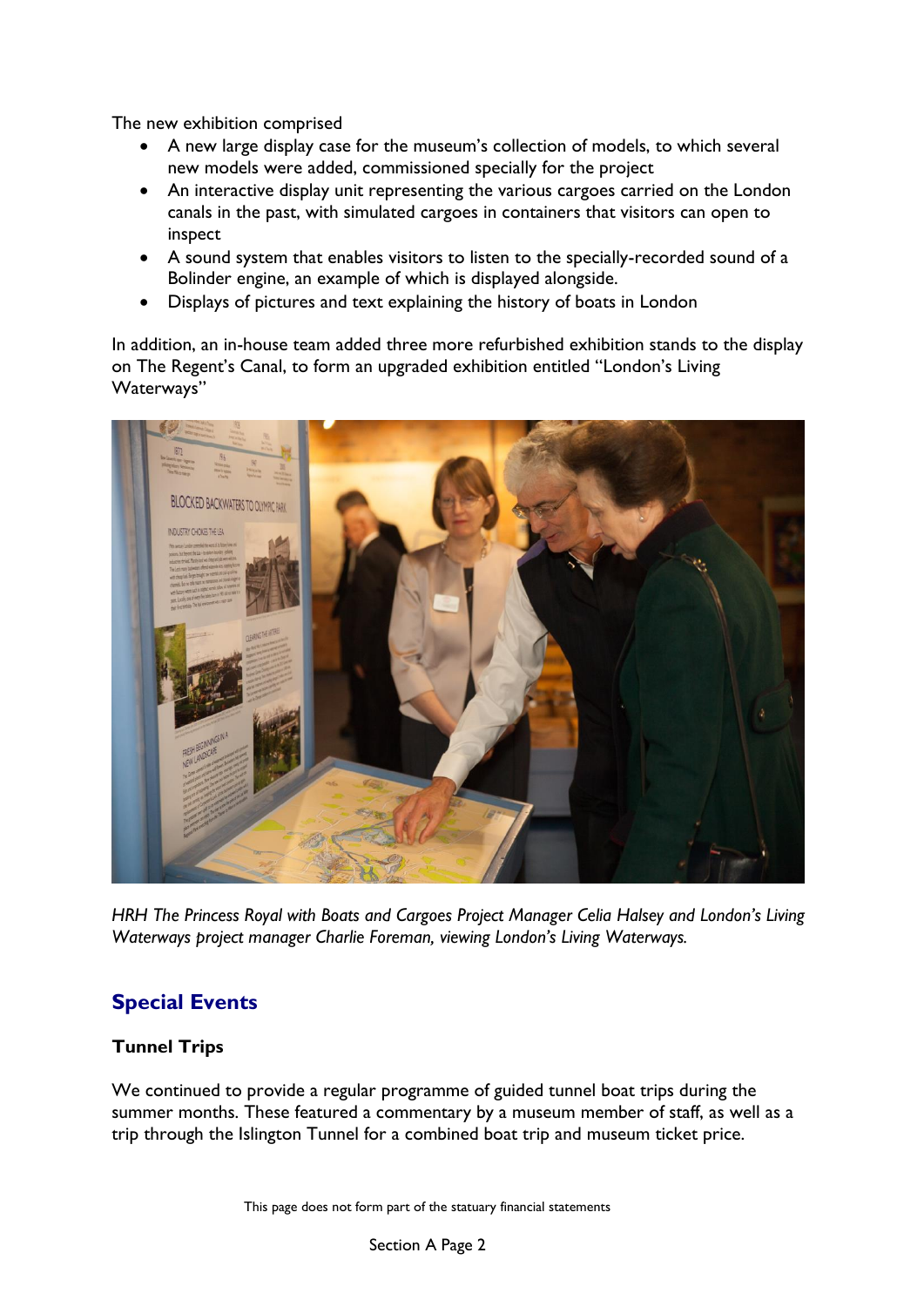## **First Thursday Talks**

The museum continued its long-standing practice of inviting keynote speakers, from the canal world, to give presentations on their specialist areas. These "First Thursday'" illustrated talks continued to attract a regular audience, often bolstered by those who wished to hear a particular speaker, or about a key theme.

## **Halloween**

At the end of October 2016, we again took part in another joint operation with Camden Canals and Narrowboat Association. Large numbers of children enjoyed a boat trip through Islington Tunnel and various activities in the museum associated with Halloween. The event attracted around 300 people in total.

## **Ice Well Visits**

On 24th July 2016, as part of the Festival of Archaeology, a national celebration of the manmade past, ice well visits were provided for visitors. This was an enhanced programme to allow people to see the completed underground works. Around 200 people were taken underground in carefully controlled groups to see the industrial archaeology of the wells.

## **Temporary exhibitions**



The first months of the financial year saw an exhibition of some of the photographs of a Mr Beal – we don't know his Christian name – whose images of The Regent's Canal in the 1900s are a unique and valuable part of the museum's archive collection. They were donated, on glass slides, a few years previously and had not been seen in public for decades.

From August to December 2016 our temporary exhibition *Turning 200* was produced by an in-house team to mark the bicentenary of the opening of the first stage of The Regent's Canal from Paddington to Camden Town and the branch to Cumberland Basin.

From December 2016 until March 19th 2017 we were pleased to show an exhibition *East End Voices,* being the last of three exhibitions produced by a project led by Laburnum Boat Club. It recorded some of the memories and

pictures gathered by the project, illustrating the relationship that local people – both residents and canal-side workers – had with the canal.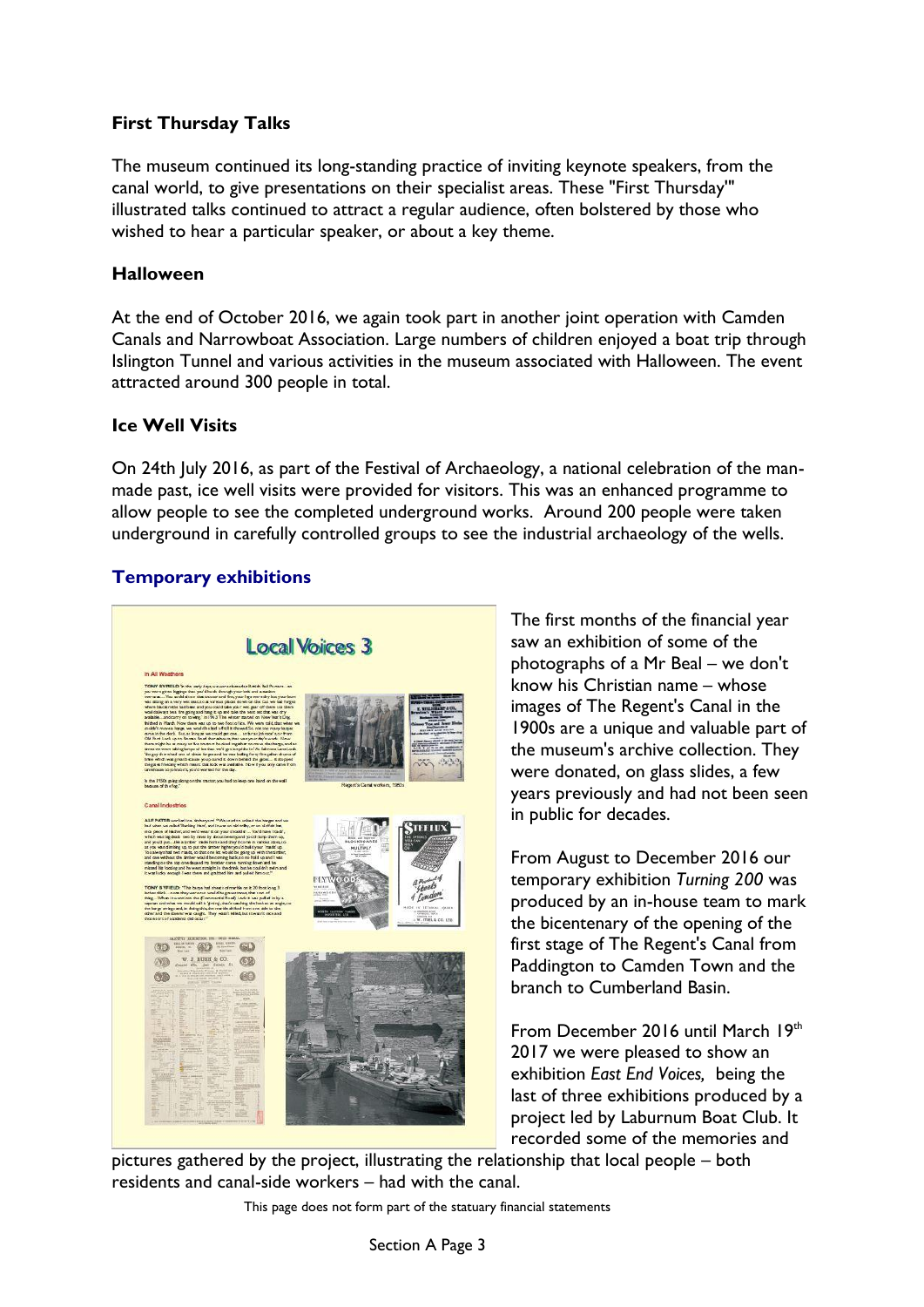As the financial year drew to a close, we exhibited, from 28<sup>th</sup> March 2017 onwards, an exhibition loaned to us by the National Waterways Museum *Brindley 300*, marking the 300<sup>th</sup> anniversary of the birth of our most famous early canal engineer.

# **Education**



During the year 2016-17 school visit numbers increased year on year following a drop and income was up, despite running at a loss for some Watery Wednesdays. Even those Watery Wednesdays that were boosted by groups from local childcare providers could not guarantee running at a profit. Feedback levels were at about 32% and show that the education provision is viewed as good or excellent. The Education team also renewed the Sandford Award for Excellence in Heritage Education, continuing the tradition of well-planned and delivered sessions at the museum.

## **Activities for Children**

A new venture during this financial period was running Family Challenge days on 1 Saturday per term, linking in to national initiatives (National Festival of Archaeology and The Big Draw). The first of these days (in the year 2015-16) was successful and groups seemed to enjoy the challenge; however, the other 2 days were less successful, with one attracting no additional visitors. These days will not be repeated in the next financial period, where there will be more focus on activities for families to carry out on unsupported visits to the museum.

# **Finance**

The year saw unprecedented investment in the museum from our own generated funds and as a result the accumulated reserves fell considerably. Despite the high expenditure on the major projects of Boats and Cargoes exhibition, heating replacement, and new toilets, we still ended the year with cash-at-bank of over £70,000, a more-than-sufficient reserve for contingency purposes and a sound position from which to accumulate funds for further investment in exhibitions.

During the year expenditure on major projects amounted to, in round terms:

- Basin Leak works £11,000
- Boats and cargoes exhibition £38,000
- Heating/Cooling system £36,000
- Toilets rebuild £26,000

The museum's financial position remained strong overall, but there was a disappointing reduction in total income to £179,781, down from £194,917. The largest fall was a reduction in shop income by £8,754 compared to the previous very good year's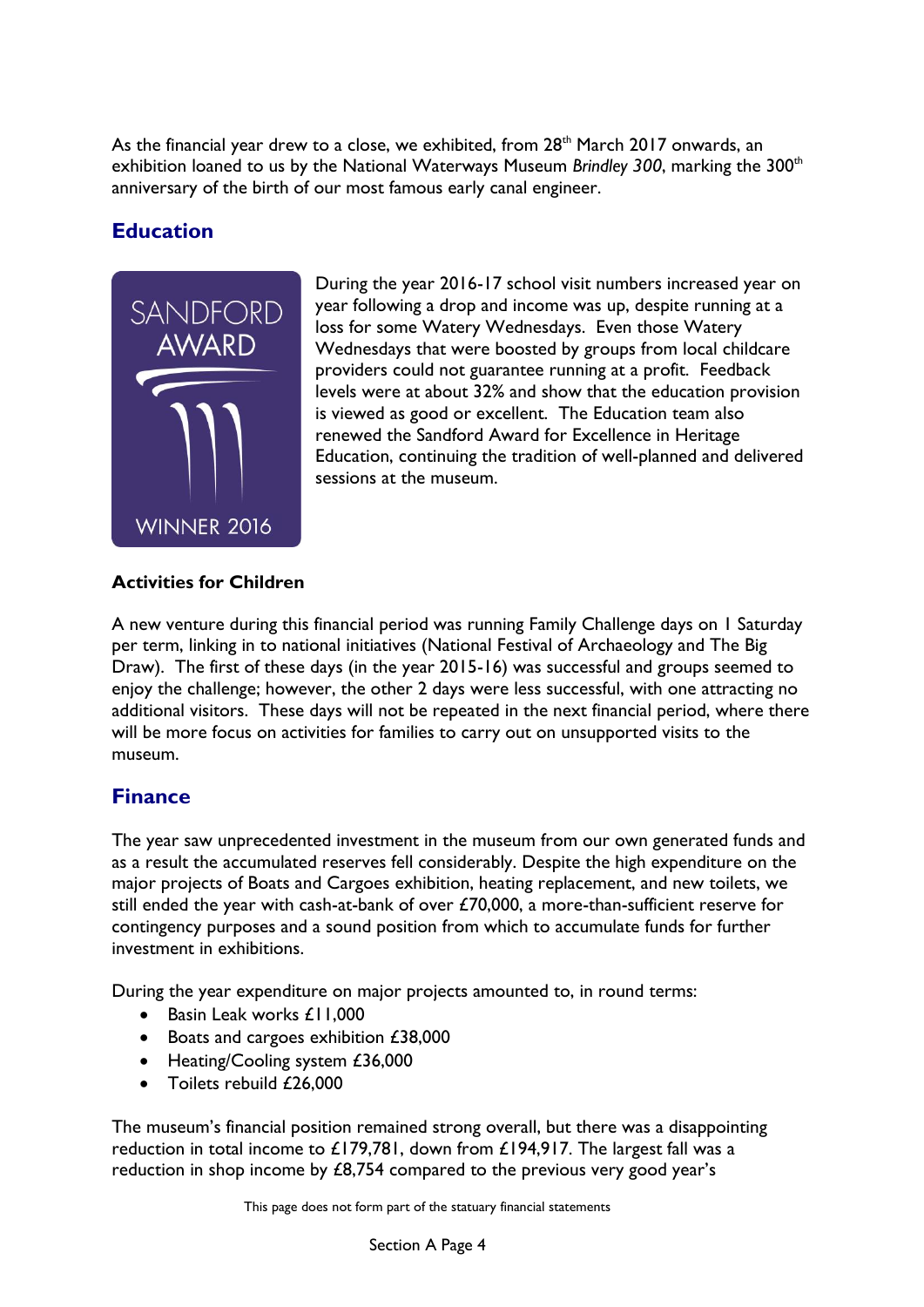performance. No specific reason has been identified for this but factors involved are shop management resources, the continuing trend towards online purchasing of books, and availability of hand-painted decorative souvenirs.

Admissions income also fell by £6580 compared to 2015-16. Admissions income is affected by a number of factors outside our control, as well as by our advertising strategy and the number of events we are able to put on. In the long-term the quality of the museum as a visitor attraction is the major factor and our resources were devoted for most of the year to long-term improvements. In the light of these substantial improvements, plans were made to increase admission charges with effect from 1<sup>st</sup> April 2017.

Income from moorings and from venue hire was slightly higher than in the previous year.

# **Marketing**

The museum continued to take part in the joint promotion with the Association of Train Operating Companies to provide "two for one" admission to rail passengers. This promotion has been a success over several years.

Our efforts to develop the museum's social media presence continued and the number of followers and supporters on all the platforms continued to increase.

Visitor numbers for the 12 months ending 31st March 2016 were 15,656 excluding those attending private functions, or 21,329 in total. This was a small reduction in numbers compared to the previous financial year. Our focus is on continuing to improve the museum so as to attract more visitors through word-of-mouth and social media sharing routes of advertising.

# **Venue Hire**

The museum's venue hire services had a good year with revenue of £83,562, a slight increase on the previous year. The trend towards providing more additional services and staff continued, as customers followed an increasing trend towards less traditional catering at weddings making use of caterers who do not offer a full range of logistical services.

# **Collection**

During the course of the year there were numerous small purchases of prints, postcards, and other material to add to our image and archive collection.

# **Sponsorship of Boats in the National Collection**

We continued our sponsorship of the historic boats Ilkeston and Ferret in the collection of the National Waterways Museum at Ellesmere Port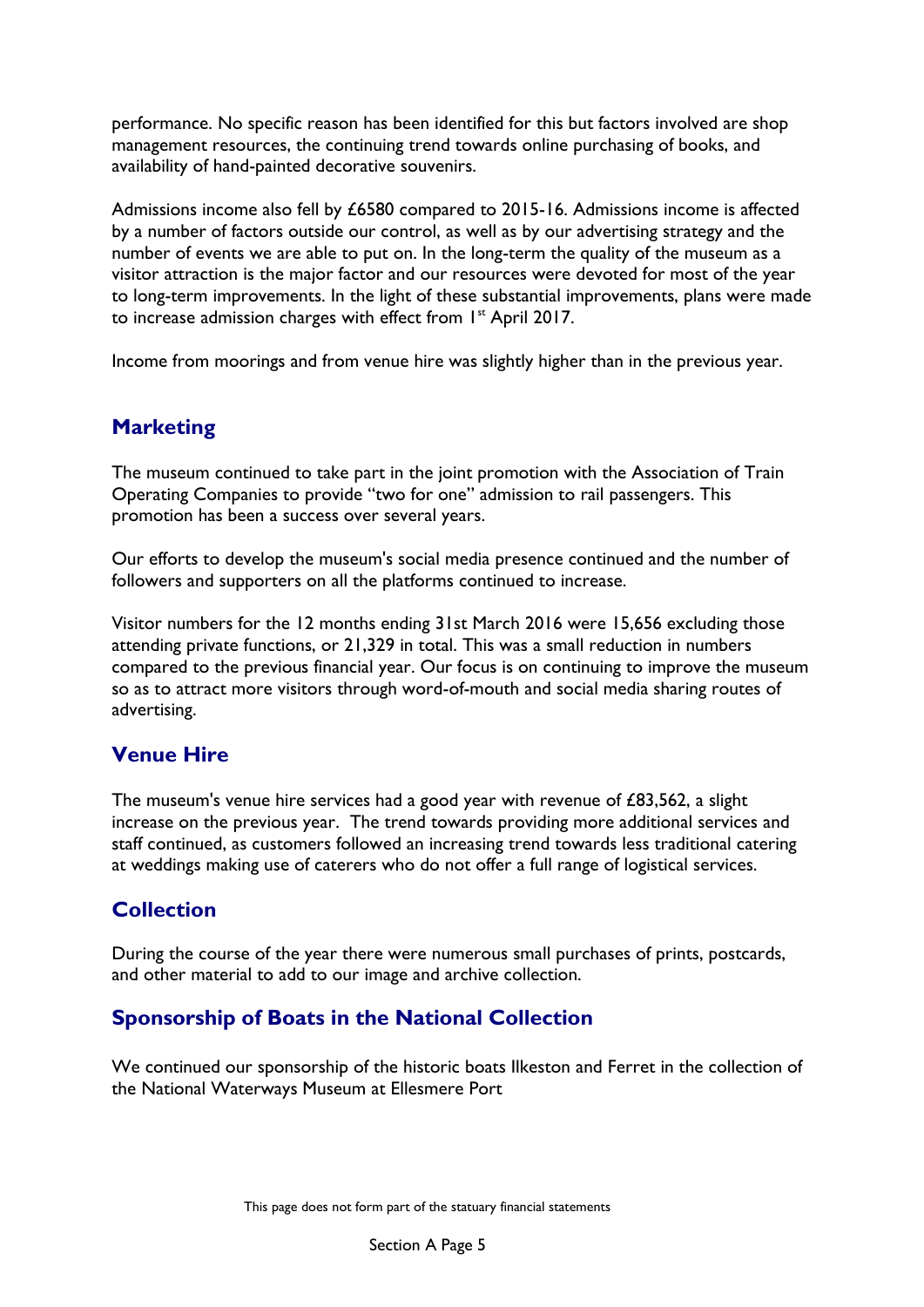# **Building Management**

## **Heating**

After a prolonged delay caused by planning issues, planning permission without unacceptable conditions was granted on appeal in December 2016 for a new air-sourced heat pump on the roof to provide for heating and cooling of the building in an environment-friendly way making use of new technology. The heat pump is contained within in an acoustic enclosure to ensure that noise levels audible by neighbours are kept within acceptable limits. The new system provides the main heating, and summer cooling, for most of the building and replaces an inefficient and ineffective gas-fired system that previously added to London's poor air quality.



## **Toilets**

Another major infrastructure project was also completed in March 2017, the complete rebuilding of our main toilets. Previously there were two toilets on the first floor and one on the ground floor. The project involved demolition of a partition wall, moving one of the entrance doors, and the construction of a new facility comprising two toilet compartments in the ladies' room and a cubicle and urinal in the gents' facility. Space was at a premium for this but by careful

design the additional units were fitted in. This major increase in capacity supports both our education work, and our venue hire business, for which the previous capacity was inadequate.

A tiled mural, painted by Tricia Parrott, has been installed in both the ladies' and the gents' toilets, in traditional canal art style, to add a touch of glamour to what is now a top-quality facility.

# **Staffing**

## **Overview**

The Trust's staff remained stable with one part-time Education Officer, Catherine Simpson, and one part-time Volunteering Manager, Celia Halsey, employed.

The museum's team of volunteers are committed to the aims and objectives of the museum. They enable the museum to open six days per week and to offer wide-ranging activities to all our visitors. The trustees are grateful to all the volunteers for their continued support.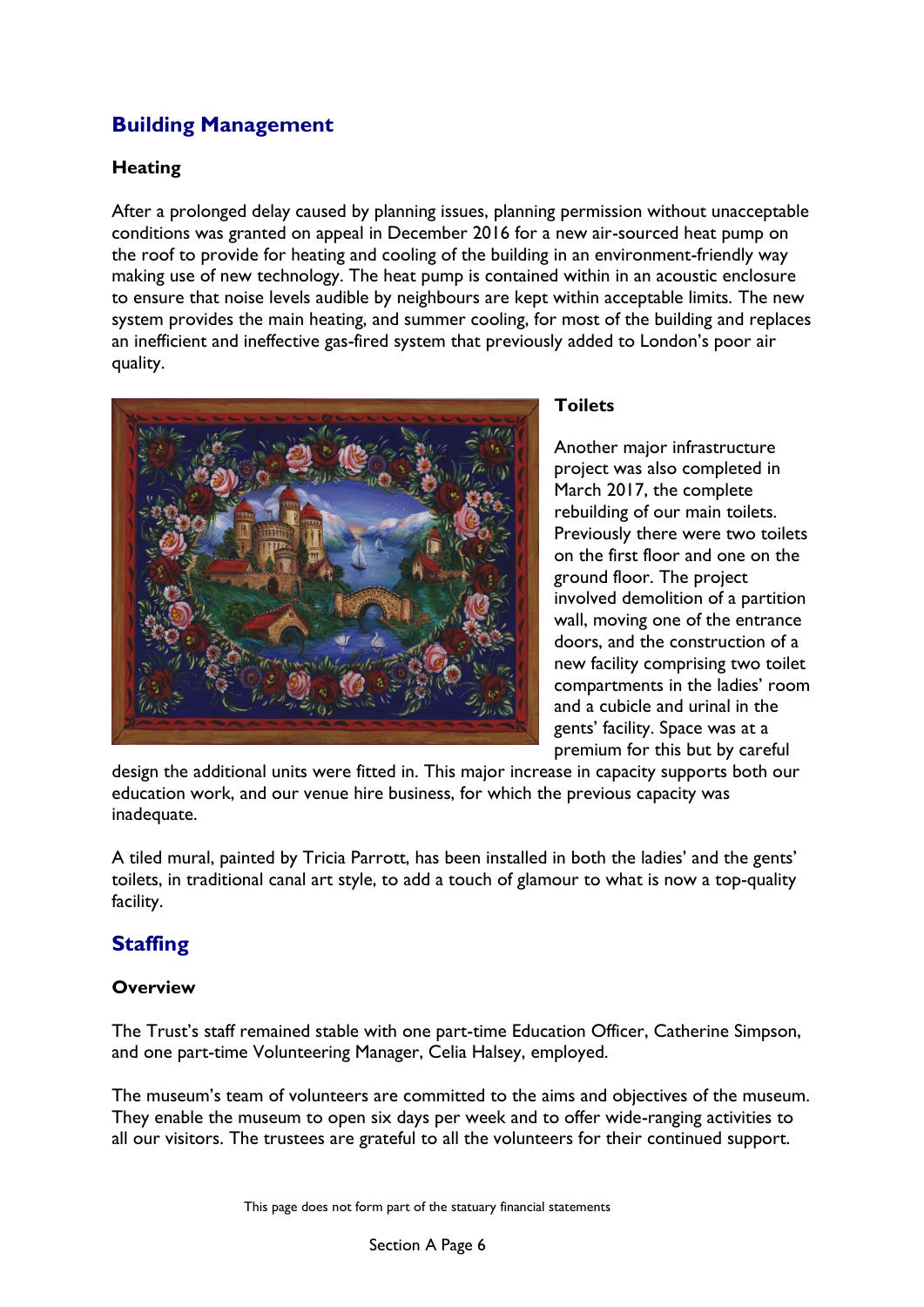The newsletter continued to be a welcomed communications tool and volunteers were encouraged to provide content.

## **Training**

The provision of training for voluntary staff is regarded as an important part of our staff management. Training not only equips people for the role that they carry out, it also offers a benefit of volunteering in the museum. During the year training events were held regularly, usually accompanied by a small social function to encourage relationship building. The core training topics are health and safety, dealing with potential emergencies, customer service, and disability awareness.

## **Reward and Recognition**

The museum continued to provide a varied programme of social events, which were well attended including a Christmas party with a cabaret and a summer party travelling on board a boat on The Regent's Canal, which included an educational element for staff.

## **External Relations**

The museum continued to be an active participant in the Knowledge Quarter, a group of organisations in the King's Cross area, all concerned with knowledge, culture, or education.

# **Community Support**

The museum is part of more than one community, and was able to offer support to these communities by the provision of free or heavily discounted meeting space. We hosted meetings for:

- Inland Waterways Association (canal community)
- Friends of the Regent's Canal (canal community)
- Basin moorings residents (local and canal community)
- Waterway Recovery Group (canal community)

We also offer heavily discounted venue hire facilities to waterways charities including the Canal and River Trust and smaller waterways charities from time to time.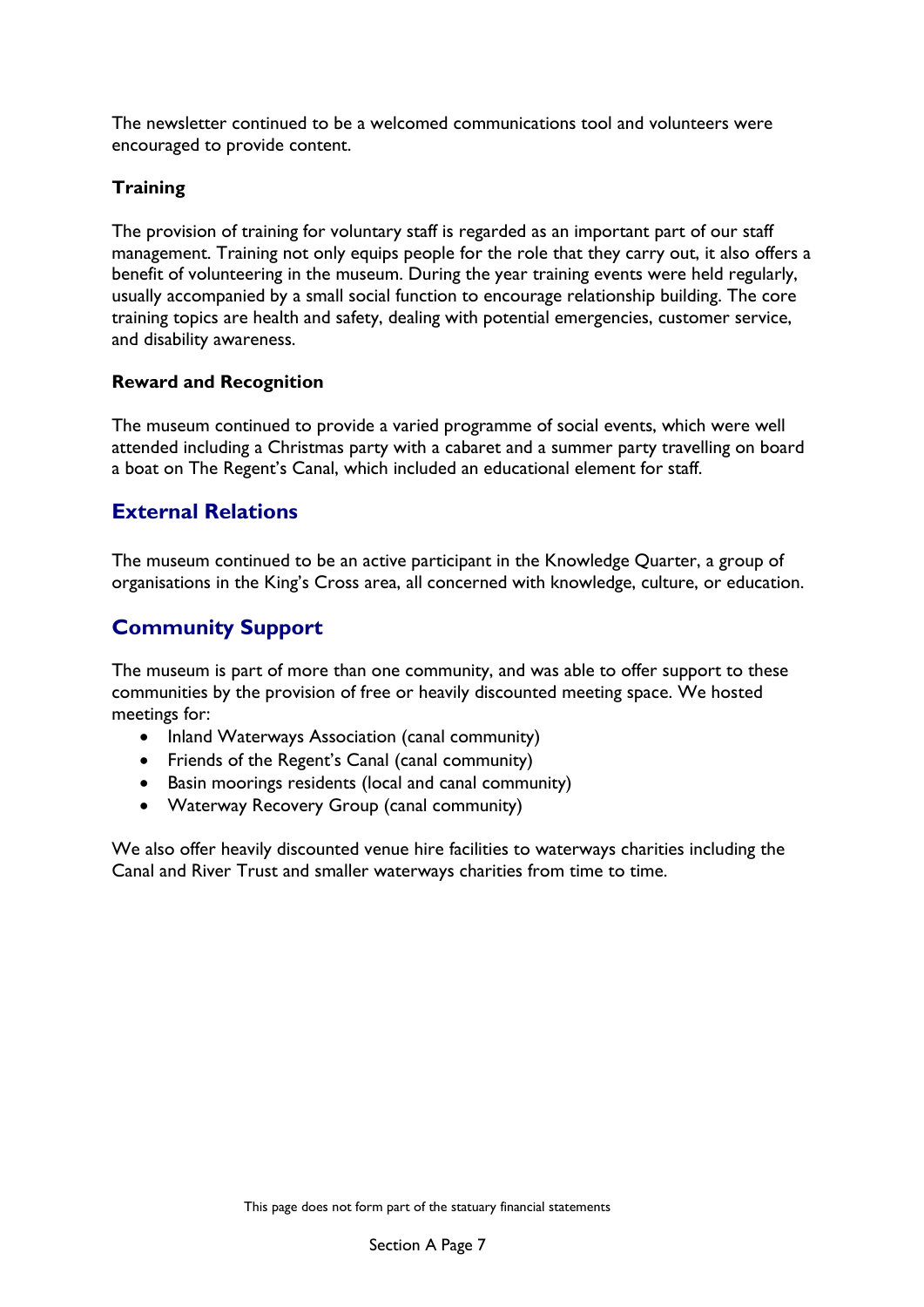**REGISTERED CHARITY NUMBER: 277484**

## **SECTION B REPORT OF THE TRUSTEES AND UNAUDITED FINANCIAL STATEMENTS FOR THE YEAR ENDED 31 MARCH 2017 FOR THE CANAL MUSEUM TRUST**

SBM Associates Limited 24 Wandsworth Road London SW8 2JW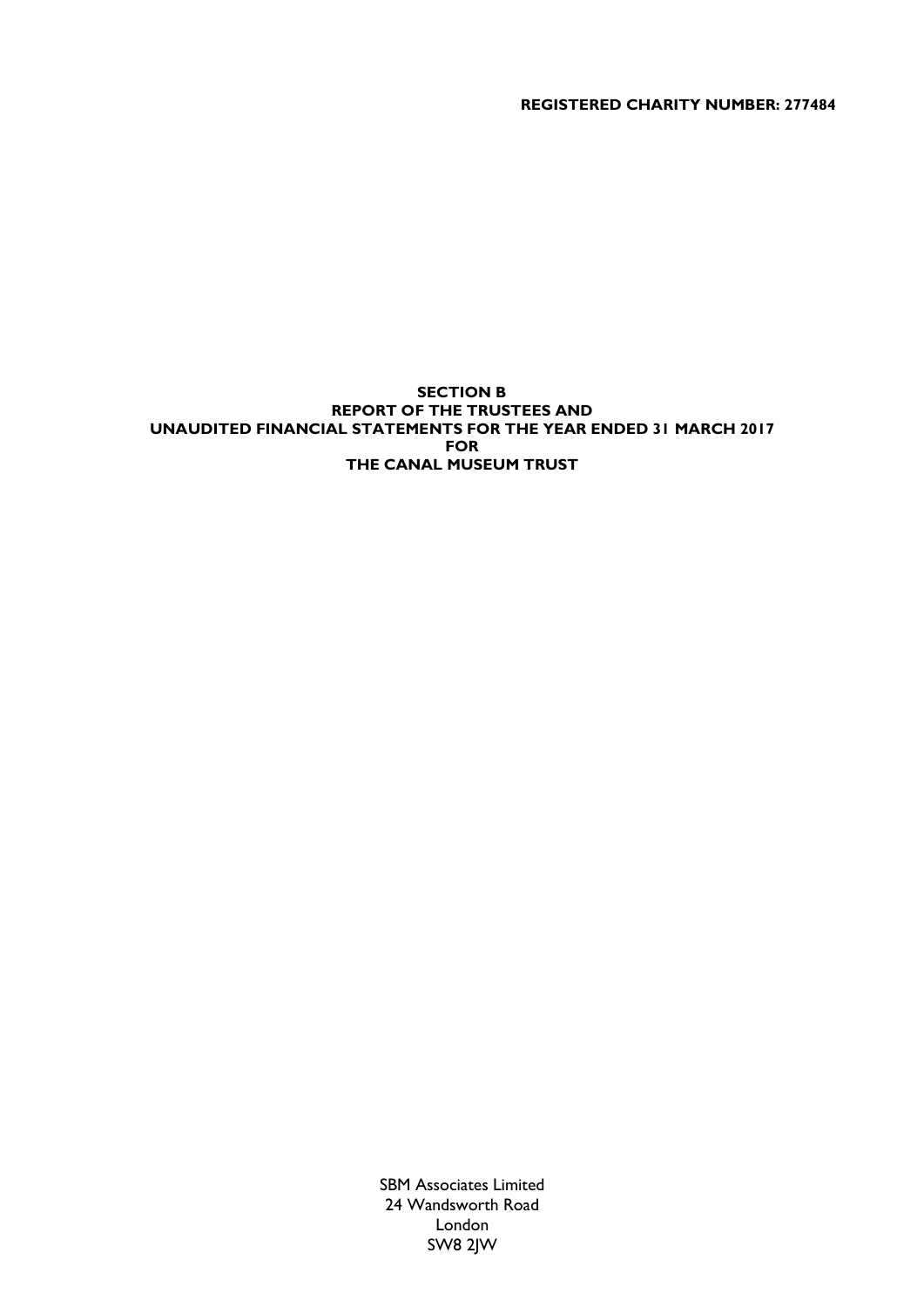## **CONTENTS OF THE FINANCIAL STATEMENTS FOR THE YEAR ENDED 31 MARCH 2017**

Page

| Report of the Trustees                     |          |
|--------------------------------------------|----------|
| Statement of Trustees Responsibilities     | 2        |
| Independent Examiner's Report              | 3        |
| <b>Statement of Financial Activities</b>   | 4        |
| <b>Statement of Financial Position</b>     | 5        |
| Notes to the Financial Statements          | $6$ to 9 |
| Detailed Statement of Financial Activities | $10$ to  |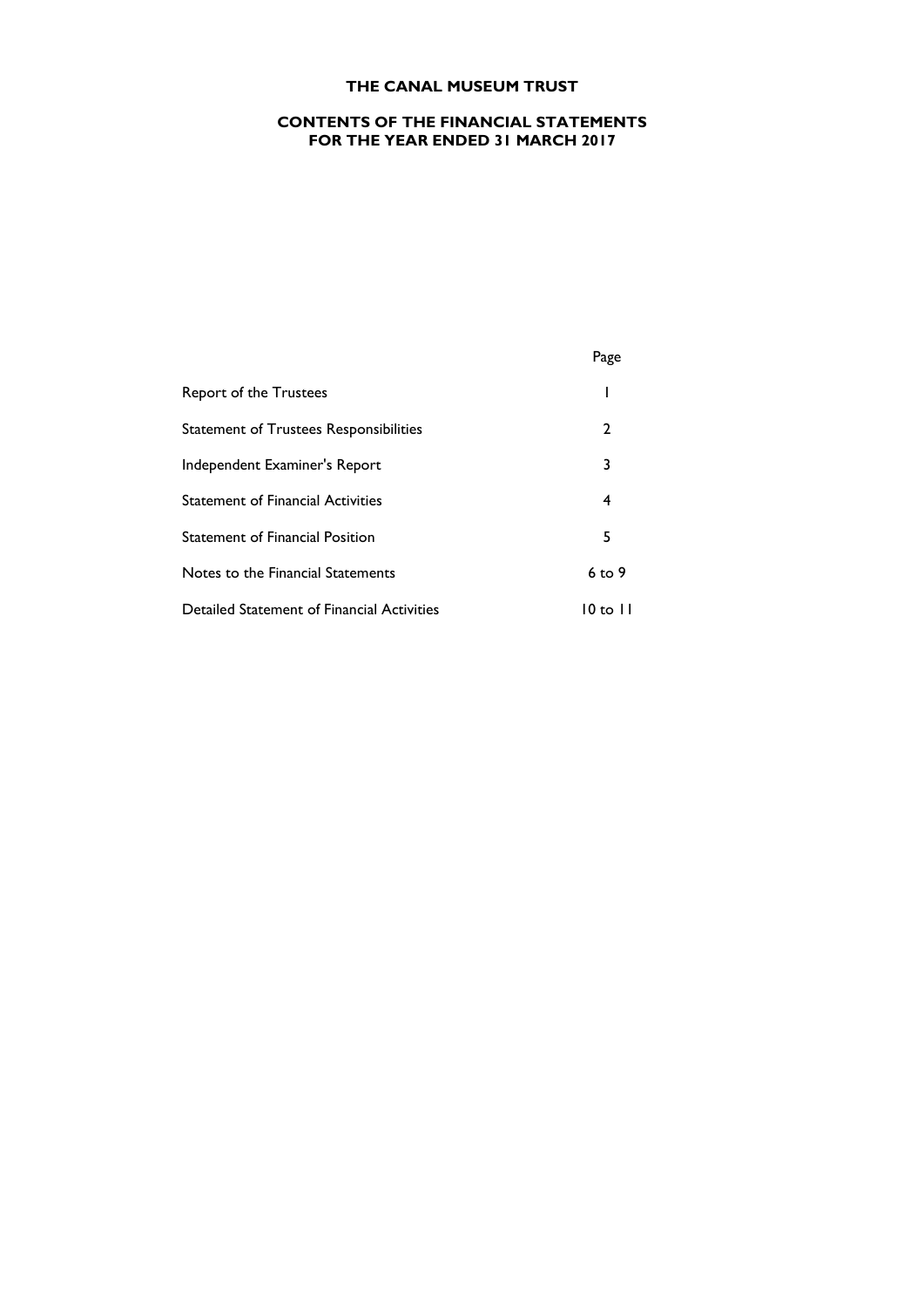### **REPORT OF THE TRUSTEES FOR THE YEAR ENDED 31 MARCH 2017**

The trustees present their report with the financial statements of the charity for the year ended 31 March 2017. The trustees have adopted the provisions of Accounting and Reporting by Charities: Statement of Recommended Practice applicable to charities preparing their accounts in accordance with the Financial Reporting Standard applicable in the UK and Republic of Ireland (FRS 102) (effective 1 January 2015).

## **STRUCTURE, GOVERNANCE AND MANAGEMENT**

## **Governing document**

The charity is controlled by its governing document, a deed of trust, and constitutes an unincorporated charity.

## **REFERENCE AND ADMINISTRATIVE DETAILS**

**Registered Charity number** 277484

## **Principal address**

12/13 New Wharf Road London N1 9RT

## **Trustees**

M Sach R Squires M Tucker T Lewis (Secretary) W Davidson M Gee

### **Independent examiner**

SBM Associates Limited 24 Wandsworth Road London SW8 2JW

### **Solicitors**

Farrer & Co 66 Lincoln's Inn Fields London WC2A 3LH

### **Bankers**

Cooperative Bank plc Delf House Southway Skelmersdale WN8 6WT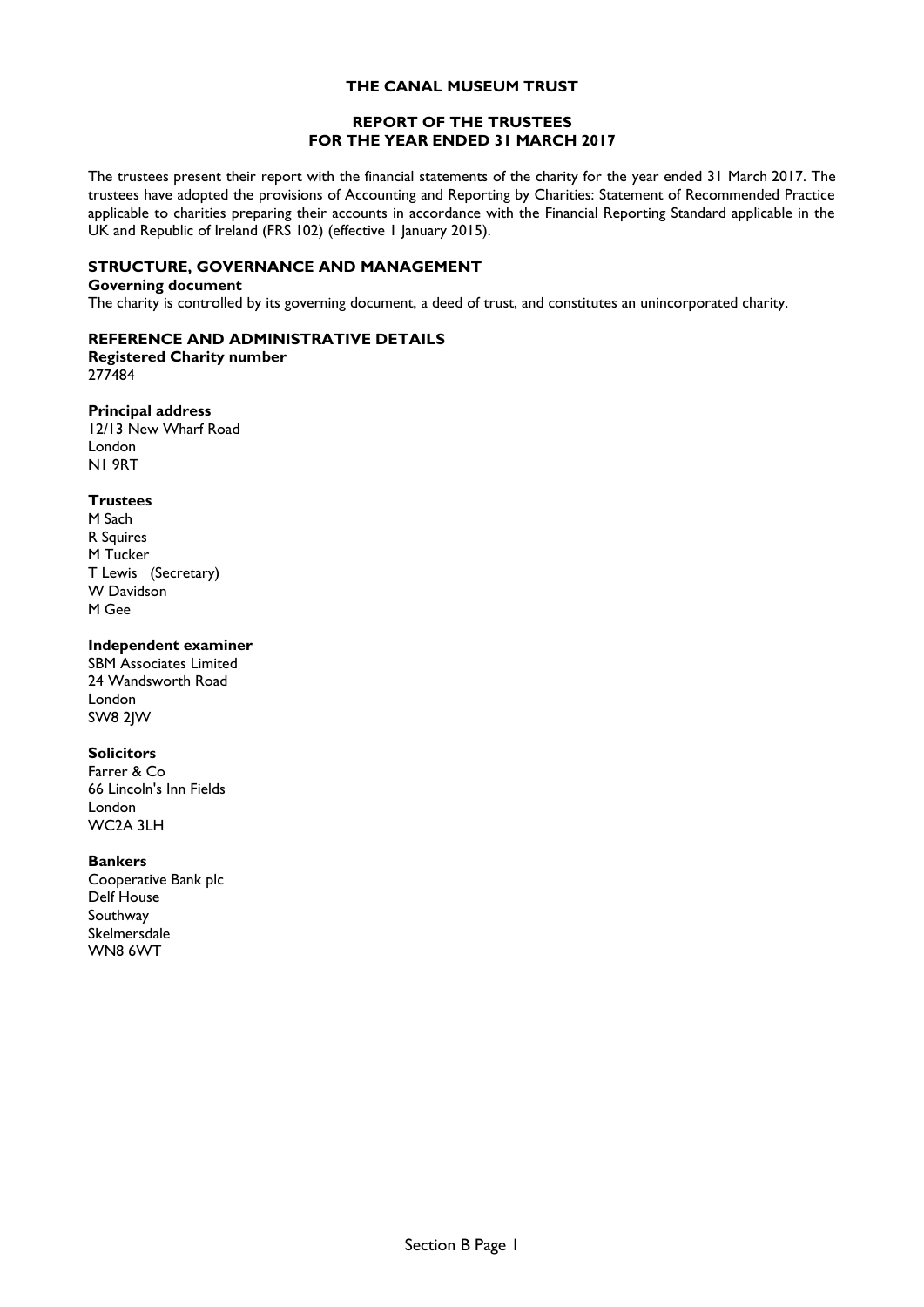### **STATEMENT OF TRUSTEES RESPONSIBILITIES FOR THE YEAR ENDED 31 MARCH 2017**

The trustees are responsible for preparing the Report of the Trustees and the financial statements in accordance with applicable law and United Kingdom Accounting Standards (United Kingdom Generally Accepted Accounting Practice), including Financial Reporting Standard 102 "The Financial Reporting Standard applicable in the UK and Republic of Ireland".

The law applicable to charities in England and Wales, the Charities Act 2011, Charity (Accounts and Reports) Regulations 2008 and the provisions of the trust deed requires the trustees to prepare financial statements for each financial year which give a true

and fair view of the state of affairs of the charity and of the incoming resources and application of resources, including the income and expenditure, of the charity for that period. In preparing those financial statements, the trustees are required to

- select suitable accounting policies and then apply them consistently;
- observe the methods and principles in the Charity SORP;
- make judgements and estimates that are reasonable and prudent;
- prepare the financial statements on the going concern basis unless it is inappropriate to presume that the charity will continue in business.

The trustees are responsible for keeping proper accounting records which disclose with reasonable accuracy at any time the financial position of the charity and to enable them to ensure that the financial statements comply with the Charities Act 2011, the Charity (Accounts and Reports) Regulations 2008 and the provisions of the trust deed. They are also responsible for safeguarding the assets of the charity and hence for taking reasonable steps for the prevention and detection of fraud and other irregularities.

Approved by order of the board of trustees on 9 January 2018 and signed on its behalf by:

**Martin Sach, Chair of Trustees** 

**DML Gee, Treasurer**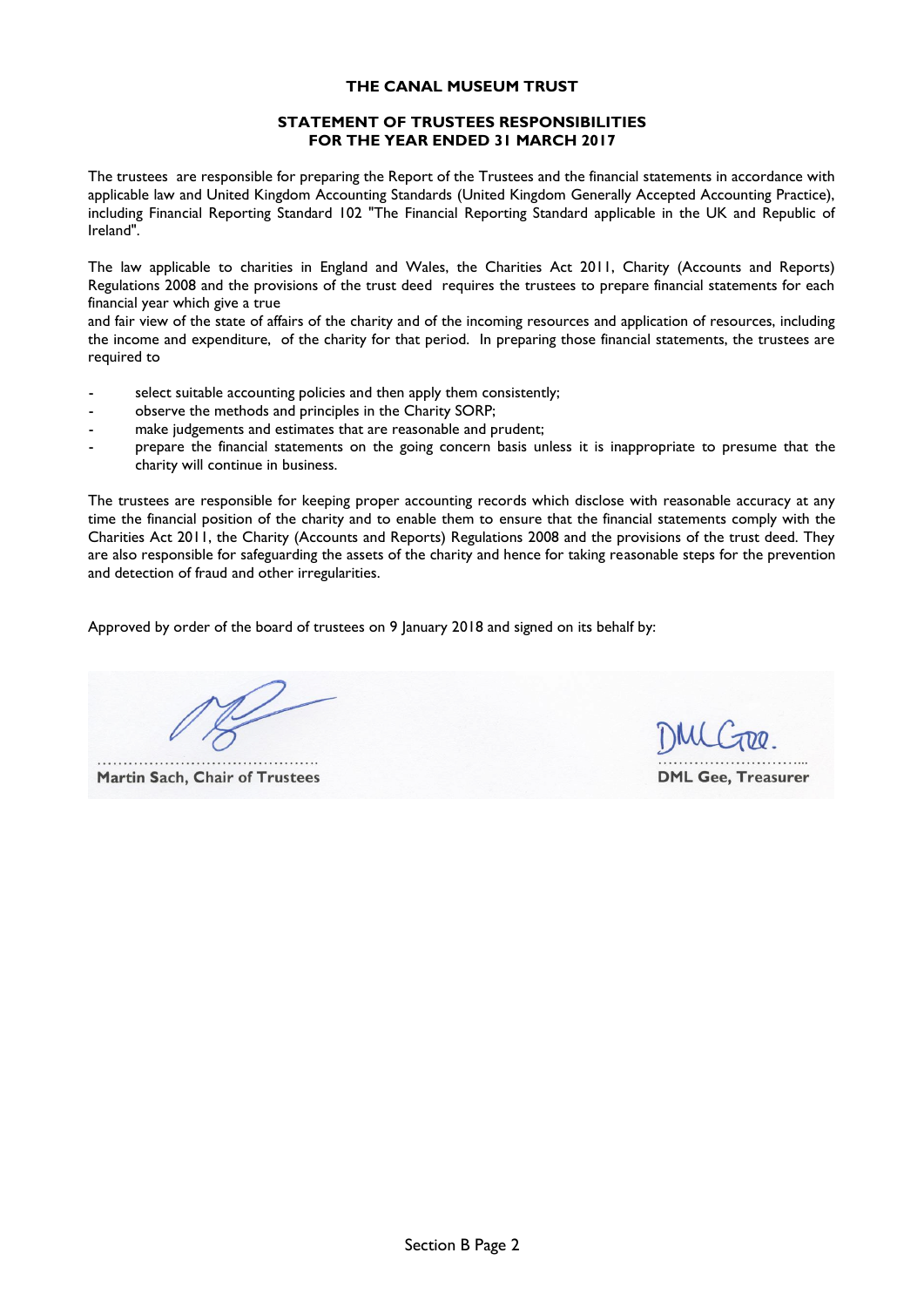### **INDEPENDENT EXAMINER'S REPORT TO THE TRUSTEES OF THE CANAL MUSEUM TRUST**

I report on the accounts for the year ended 31 March 2017 set out on pages four to nine.

### **Respective responsibilities of trustees and examiner**

The charity's trustees are responsible for the preparation of the accounts. The charity's trustees consider that an audit is not required for this year (under Section 144(2) of the Charities Act 2011 (the 2011 Act)) and that an independent examination is required.

It is my responsibility to:

- examine the accounts under Section 145 of the 2011 Act
- to follow the procedures laid down in the General Directions given by the Charity Commission (under Section 145(5)(b) of the 2011 Act); and
- to state whether particular matters have come to my attention.

#### **Basis of the independent examiner's report**

My examination was carried out in accordance with the General Directions given by the Charity Commission. An examination includes a review of the accounting records kept by the charity and a comparison of the accounts presented with those records. It also includes consideration of any unusual items or disclosures in the accounts, and seeking explanations from you as trustees concerning any such matters. The procedures undertaken do not provide all the evidence that would be required in an audit, and consequently no opinion is given as to whether the accounts present a 'true and fair view ' and the report is limited to those matters set out in the statements below.

### **Independent examiner's statement**

In connection with my examination, no matter has come to my attention:

- (1) which gives me reasonable cause to believe that, in any material respect, the requirements
	- to keep accounting records in accordance with Section 130 of the 2011 Act; and
	- to prepare accounts which accord with the accounting records and to comply with the accounting requirements of the 2011 Act

#### have not been met; or

(2) to which, in my opinion, attention should be drawn in order to enable a proper understanding of the accounts to be reached.

Pauline McAlpine SBM Associates Limited 24 Wandsworth Road London SW8 2JW

Centre Al Alpie

9 January 2018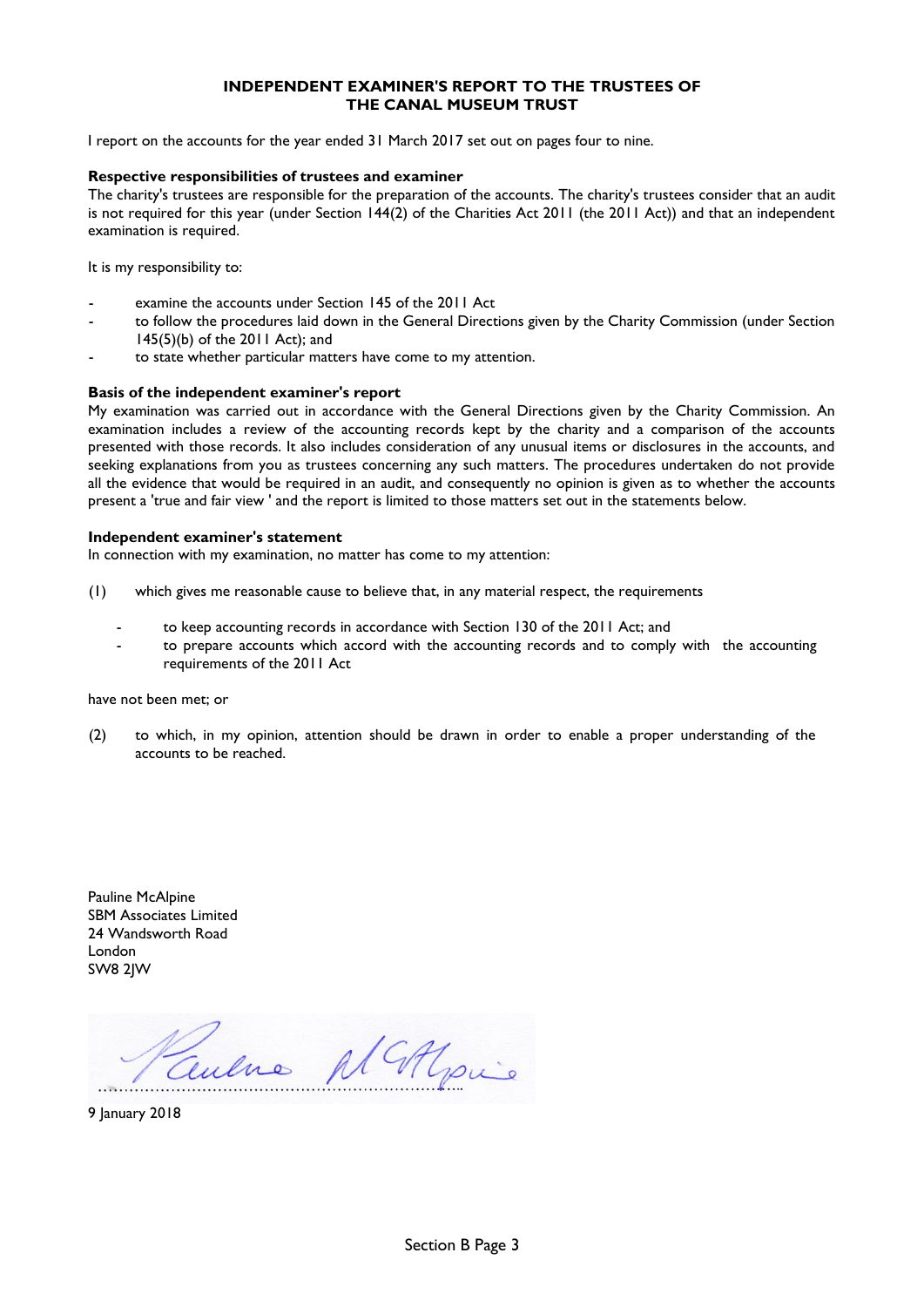### **STATEMENT OF FINANCIAL ACTIVITIES FOR THE YEAR ENDED 31 MARCH 2017**

|                                                                                             |               |                             |                           | 2017               | 2016           |
|---------------------------------------------------------------------------------------------|---------------|-----------------------------|---------------------------|--------------------|----------------|
|                                                                                             |               | <b>Unrestricted</b><br>fund | <b>Restricted</b><br>fund | <b>Total funds</b> | Total funds    |
|                                                                                             |               | £                           | £                         | £                  | Ĺ              |
| <b>INCOME AND ENDOWMENTS FROM</b><br>Donations and legacies<br><b>Charitable activities</b> |               | 2,696                       |                           | 2,696              | 4,530          |
| <b>Operation of Museum</b>                                                                  |               | 56,114                      |                           | 56,114             | 62,181         |
| Other trading activities<br>Investment income                                               | $\frac{2}{3}$ | 120,275<br>696              |                           | 120,275<br>696     | 127,303<br>903 |
| Total                                                                                       |               | 179,781                     |                           | 179,781            | 194,917        |
| <b>EXPENDITURE ON</b><br>Raising funds<br><b>Charitable activities</b>                      |               | 27,595                      |                           | 27,595             | 32,236         |
| <b>Operation of Museum</b>                                                                  |               | 231,304                     |                           | 231,304            | 122,452        |
| <b>Total</b>                                                                                |               | 258,899                     |                           | 258,899            | 154,688        |
| <b>NET INCOME/(EXPENDITURE)</b>                                                             |               | (79, 118)                   |                           | (79, 118)          | 40,229         |
| <b>RECONCILIATION OF FUNDS</b>                                                              |               |                             |                           |                    |                |
| Total funds brought forward                                                                 |               | 170,446                     |                           | 170,446            | 130,217        |
| <b>TOTAL FUNDS CARRIED FORWARD</b>                                                          |               | 91,328                      |                           | 91,328             | 170,446        |

## **CONTINUING OPERATIONS**

All income and expenditure has arisen from continuing activities.

The notes form part of these financial statements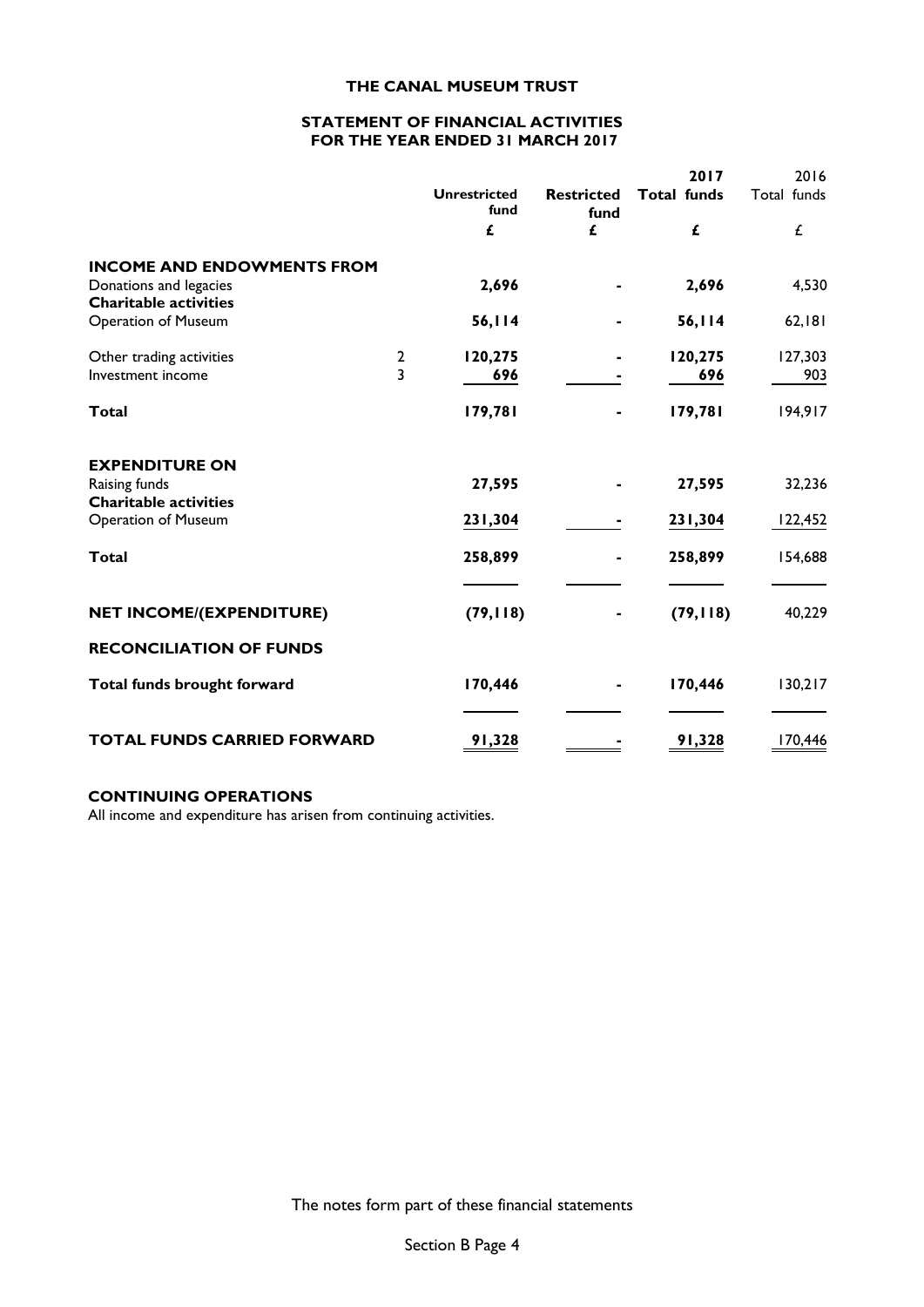### **STATEMENT OF FINANCIAL POSITION AT 31 MARCH 2017**

|                                     |    | <b>Unrestricted</b><br>fund<br>£ | <b>Restricted</b><br>fund<br>£ | 2017<br><b>Total funds</b><br>£ | 2016<br>Total funds<br>£ |
|-------------------------------------|----|----------------------------------|--------------------------------|---------------------------------|--------------------------|
|                                     |    |                                  |                                |                                 |                          |
| <b>CURRENT ASSETS</b>               |    |                                  |                                |                                 |                          |
| <b>Stocks</b>                       | 7  | 13,218                           |                                | 13,218                          | 14,043                   |
| Debtors                             | 8  | 6,295                            |                                | 6,295                           | 2,747                    |
| Cash at bank                        |    | 73, II <sub>7</sub>              |                                | 73,117                          | 160,416                  |
|                                     |    | 92,630                           | ä,                             | 92,630                          | 177,206                  |
| <b>CREDITORS</b>                    |    |                                  |                                |                                 |                          |
| Amounts falling due within one year | 9  | (1, 302)                         |                                | (1, 302)                        | (6,760)                  |
| <b>NET CURRENT ASSETS</b>           |    | 91,328                           |                                | 91,328                          | 170,446                  |
| <b>TOTAL ASSETS LESS CURRENT</b>    |    |                                  |                                |                                 |                          |
| <b>LIABILITIES</b>                  |    | 91,328                           |                                | 91,328                          | 170,446                  |
| <b>NET ASSETS</b>                   |    | 91,328                           |                                | 91,328                          | 170,446                  |
| <b>FUNDS</b>                        |    |                                  |                                |                                 |                          |
| Unrestricted funds                  | 10 |                                  |                                | 91,328                          | 170,446                  |
| <b>TOTAL FUNDS</b>                  |    |                                  |                                | 91,328                          | 170,446                  |

The financial statements were approved by the Board of Trustees on 9 January 2018 and were signed on its behalf by:

. . . . . . . . . . . . Martin Sach, Chair of Trustees

 $\dddot{\phantom{0}}$ 

**DQ DML Gee, Treasurer** 

The notes form part of these financial statements

Section B Page 5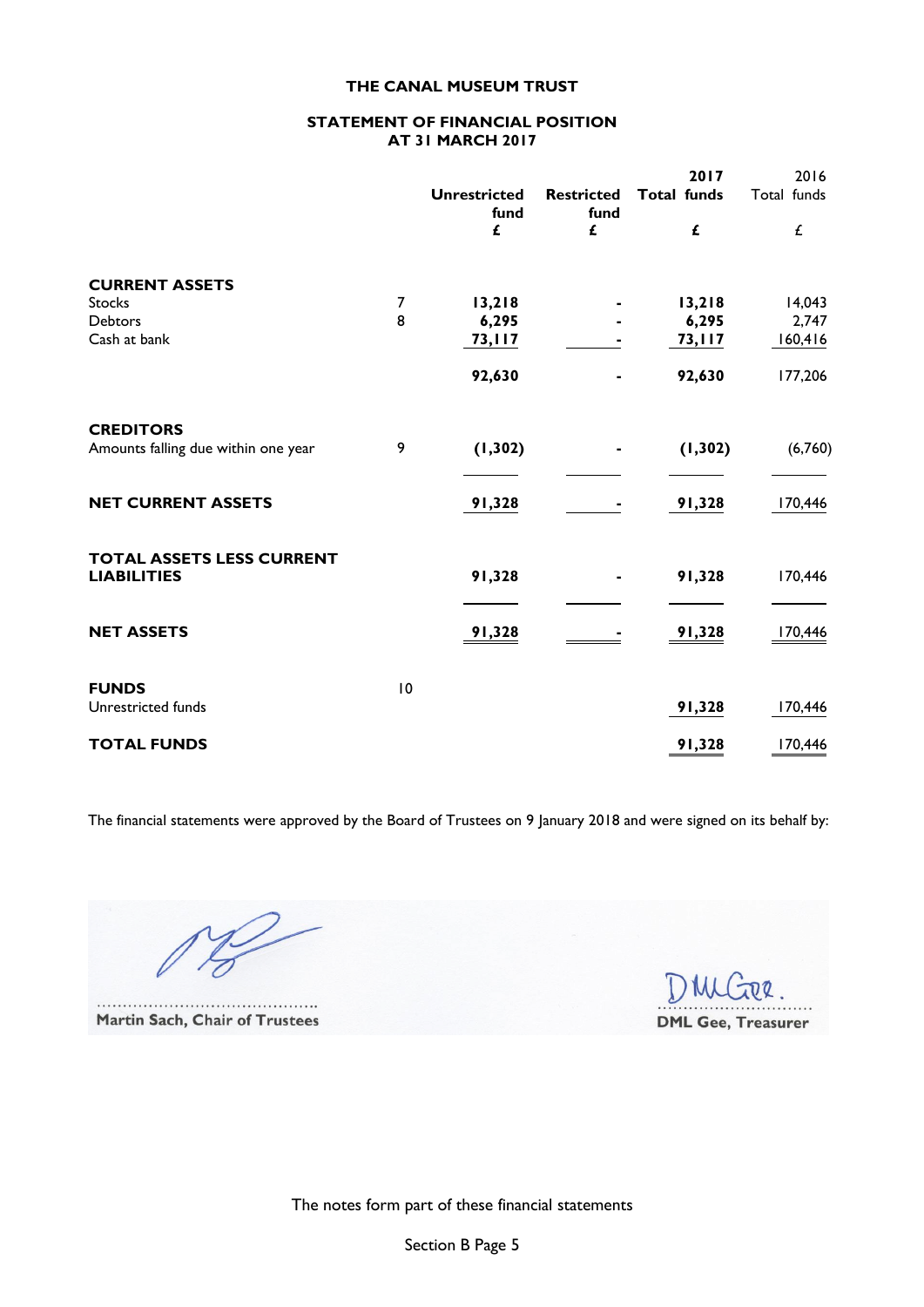### **NOTES TO THE FINANCIAL STATEMENTS FOR THE YEAR ENDED 31 MARCH 2017**

#### **1. ACCOUNTING POLICIES**

#### **Basis of preparing the financial statements**

The financial statements of the charity, which is a public benefit entity under FRS 102, have been prepared in accordance with the Charities SORP (FRS 102) 'Accounting and Reporting by Charities: Statement of Recommended Practice applicable to charities preparing their accounts in accordance with the Financial Reporting Standard applicable in the UK and Republic of Ireland (FRS 102) (effective 1 January 2015)', Financial Reporting Standard 102 'The Financial Reporting Standard applicable in the UK and Republic of Ireland' EFA, the and the Charities Act 2011. The financial statements have been prepared under the historical cost convention.

The charity has taken advantage of the following disclosure exemptions in preparing these financial statements, as permitted by FRS 102 'The Financial Reporting Standard applicable in the UK and Republic of Ireland':

- the requirements of Section 7 Statement of Cash Flows;
- the requirement of Section 3 Financial Statement Presentation paragraph 3.17(d).

#### **Income**

All income is recognised in the Statement of Financial Activities once the charity has entitlement to the funds, it is probable that the income will be received and the amount can be measured reliably.

#### **Expenditure**

Liabilities are recognised as expenditure as soon as there is a legal or constructive obligation committing the charity to that expenditure, it is probable that a transfer of economic benefits will be required in settlement and the amount of the obligation can be measured reliably. Expenditure is accounted for on an accruals basis and has been classified under headings that aggregate all cost related to the category. Where costs cannot be directly attributed to particular headings they have been allocated to activities on a basis consistent with the use of resources.

#### **Charitable activities**

In the opinion of the trustees, the charity has one significant activity in pursuance of its objects, that of the operation of the museum

#### **Stocks**

Stocks are valued at the lower of cost and net realisable value, after making due allowance for obsolete and slow moving items.

#### **Taxation**

As a registered charity the Museum Trust benefits from rates relief and is generally exempt from Income Tax and Capital Gains Tax, but not from VAT. When applicable, irrecoverable VAT is shown as a separate expense in the Statement of Financial Activities rather than included in the cost of those items to which it relates. The trustees consider the cost of the detailed calculations and additional record keeping required to allocate VAT irrecoverable under the partial exemption regime would exceed the potential benefit.

#### **Fund accounting**

Unrestricted funds can be used in accordance with the charitable objectives at the discretion of the trustees.

Restricted funds can only be used for particular restricted purposes within the objects of the charity. Restrictions arise when specified by the donor or when funds are raised for particular restricted purpose.

#### **Tangible fixed assets**

The Canal Museum Trust owns the freehold property in which the London Canal Museum is situated. In the absence of a professional valuation, the costs of obtaining which the trustees consider would outweigh the benefits to the Trust, the freehold property has not been capitalised in the financial statements.

In addition, the museum's artefacts, exhibition materials and fittings are capitalised but written off to income and expenditure in the year of purchase.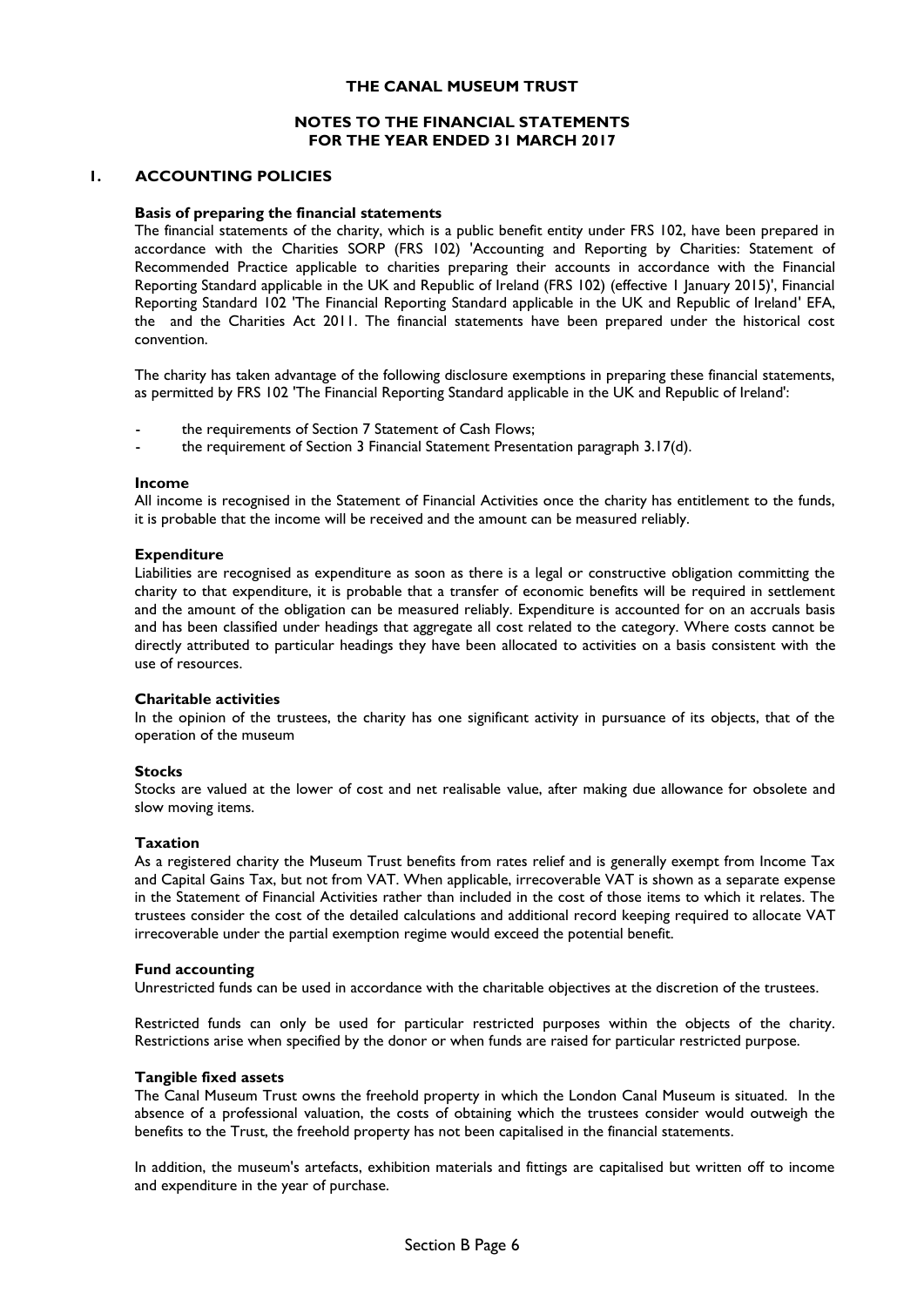### **NOTES TO THE FINANCIAL STATEMENTS - CONTINUED FOR THE YEAR ENDED 31 MARCH 2017**

## **2. OTHER TRADING ACTIVITIES**

|    |                          | 2017    | 2016    |
|----|--------------------------|---------|---------|
|    |                          |         | £       |
|    | Shop income              | 19,168  | 27,922  |
|    | Moorings                 | 17,545  | 16,640  |
|    | Museum Hire              | 83,562  | 82,741  |
|    |                          | 120,275 | 127,303 |
| 3. | <b>INVESTMENT INCOME</b> |         |         |
|    |                          | 2017    | 2016    |
|    |                          |         | £       |
|    | <b>Bank interest</b>     | 696     | 903     |
|    |                          |         |         |

## **4. TRUSTEES' REMUNERATION AND BENEFITS**

There were no trustees' remuneration or other benefits for the year ended 31 March 2017 nor for the year ended 31 March 2016.

#### **Trustees' expenses**

There were no trustees' expenses paid for the year ended 31 March 2017 nor for the year ended 31 March 2016.

## **5. STAFF COSTS**

The average monthly number of employees during the year was as follows:

|                     | 2017 | 2016 |
|---------------------|------|------|
| Operation of museum |      |      |

No employees received emoluments in excess of £60,000.

## **6. COMPARATIVES FOR THE STATEMENT OF FINANCIAL ACTIVITIES**

|                                               | <b>Unrestricted</b><br>fund | <b>Restricted</b><br>fund | Total funds |
|-----------------------------------------------|-----------------------------|---------------------------|-------------|
|                                               | £                           | £                         | £           |
| <b>INCOME AND ENDOWMENTS FROM</b>             |                             |                           |             |
| Donations and legacies                        | 4,530                       |                           | 4,530       |
| <b>Charitable activities</b>                  |                             |                           |             |
| <b>Operation of Museum</b>                    | 62,181                      |                           | 62,181      |
| Other trading activities                      | 127,303                     |                           | 127,303     |
| Investment income                             | 903                         |                           | 903         |
| Total                                         | 194,917                     |                           | 194,917     |
| <b>EXPENDITURE ON</b>                         |                             |                           |             |
| Raising funds<br><b>Charitable activities</b> | 32,236                      |                           | 32,236      |
| <b>Operation of Museum</b>                    | 122,452                     |                           | 122,452     |
| Total                                         | 154,688                     |                           | 154,688     |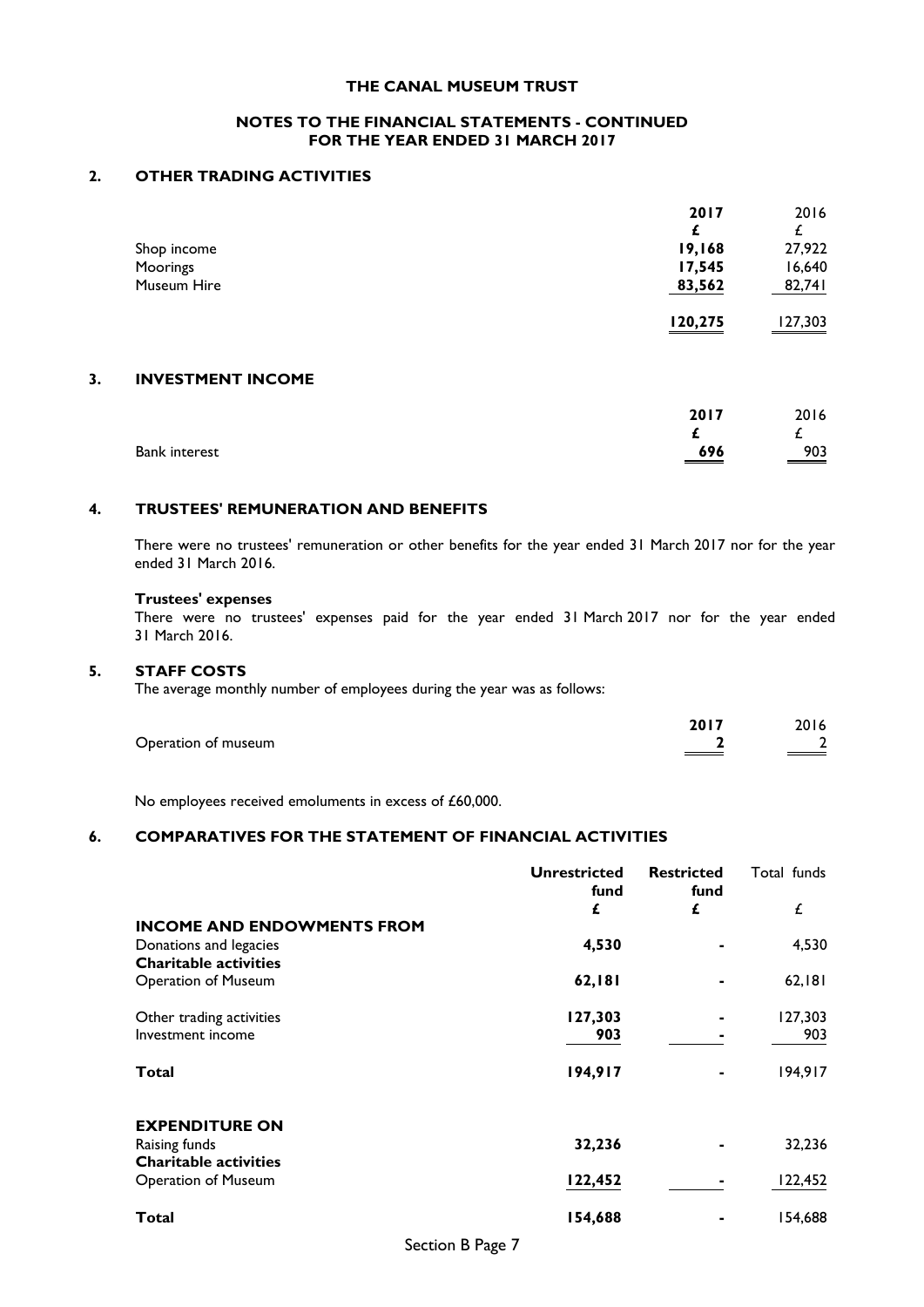## **NOTES TO THE FINANCIAL STATEMENTS - CONTINUED FOR THE YEAR ENDED 31 MARCH 2017**

| 6.  | <b>COMPARATIVES FOR THE STATEMENT OF FINANCIAL ACTIVITIES - continued</b> |                                  |                                           |                              |
|-----|---------------------------------------------------------------------------|----------------------------------|-------------------------------------------|------------------------------|
|     |                                                                           | <b>Unrestricted</b><br>fund<br>£ | <b>Restricted</b><br>fund<br>$\mathbf{f}$ | Total funds<br>$\mathcal{L}$ |
|     | NET INCOME/(EXPENDITURE)                                                  | 40,229                           |                                           | 40,229                       |
|     | <b>RECONCILIATION OF FUNDS</b>                                            |                                  |                                           |                              |
|     | Total funds brought forward                                               | 130,217                          |                                           | 130,217                      |
|     | <b>TOTAL FUNDS CARRIED FORWARD</b>                                        | 170,446                          |                                           | 170,446                      |
| 7.  | <b>STOCKS</b>                                                             |                                  |                                           |                              |
|     |                                                                           |                                  | 2017<br>£                                 | 2016<br>£                    |
|     | Finished goods                                                            |                                  | 13,218                                    | 14,043                       |
| 8.  | <b>DEBTORS: AMOUNTS FALLING DUE WITHIN ONE YEAR</b>                       |                                  |                                           |                              |
|     |                                                                           |                                  | 2017<br>£                                 | 2016<br>£                    |
|     | Trade debtors<br>Other debtors                                            |                                  | 3,845<br>2,450                            | 1,082<br>1,665               |
|     |                                                                           |                                  | 6,295                                     | 2,747                        |
| 9.  | <b>CREDITORS: AMOUNTS FALLING DUE WITHIN ONE YEAR</b>                     |                                  |                                           |                              |
|     |                                                                           |                                  | 2017                                      | 2016                         |
|     | Trade creditors                                                           |                                  | £                                         | £<br>1,570                   |
|     | Taxation and social security                                              |                                  |                                           | 2,480                        |
|     | Other creditors                                                           |                                  | 1,302                                     | 2,710                        |
|     |                                                                           |                                  | 1,302                                     | 6,760                        |
| 10. | <b>MOVEMENT IN FUNDS</b>                                                  |                                  |                                           |                              |

|                                           | <b>Net</b><br>movement |           |                 |
|-------------------------------------------|------------------------|-----------|-----------------|
|                                           | At 1.4.16<br>£         | in funds  | At 31.3.17<br>£ |
| <b>Unrestricted funds</b><br>General fund | 170,446                | (79, 118) | 91,328          |
|                                           |                        |           |                 |
| <b>TOTAL FUNDS</b>                        | 170,446                | (79, 118) | 91,328          |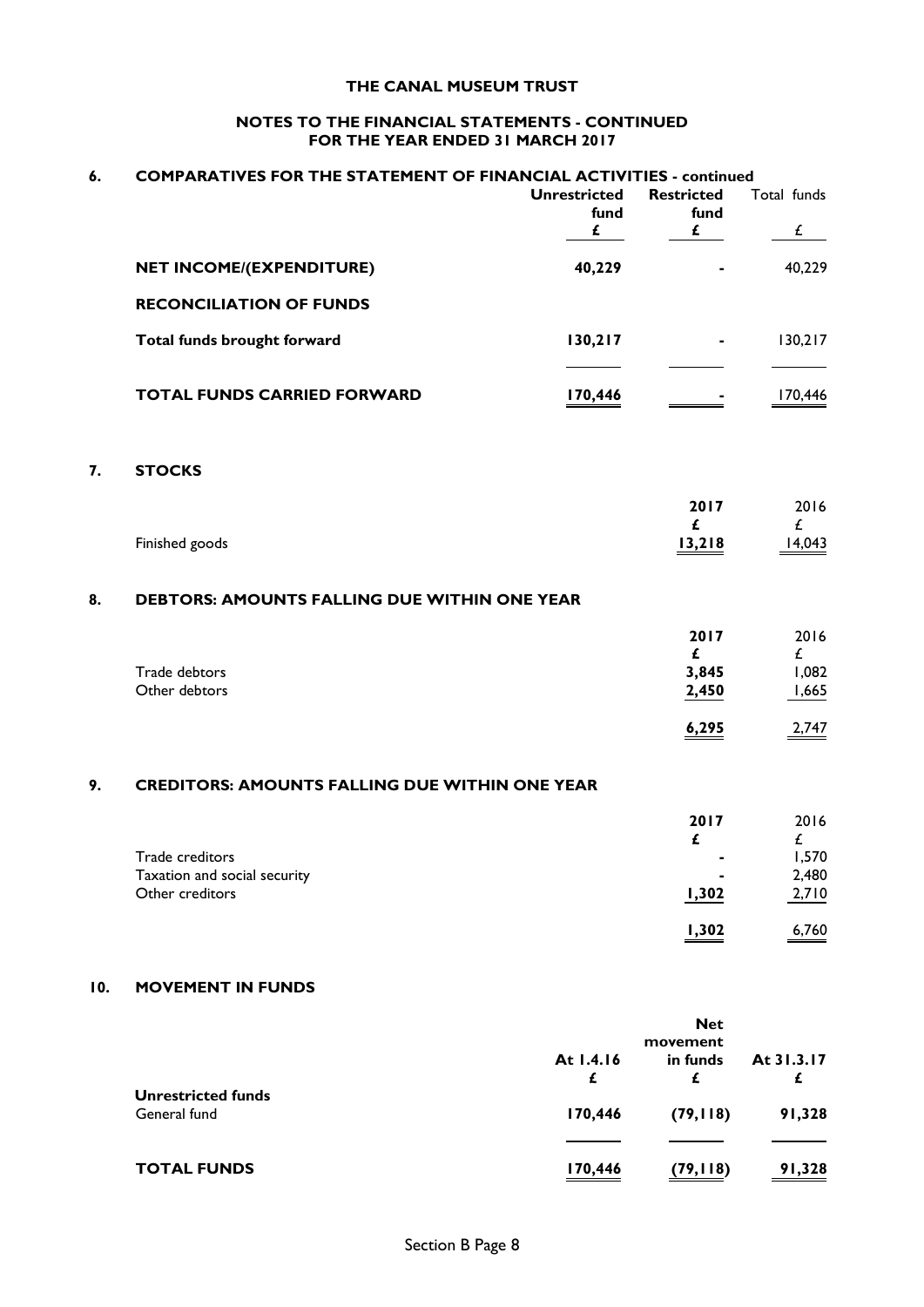### **NOTES TO THE FINANCIAL STATEMENTS - CONTINUED FOR THE YEAR ENDED 31 MARCH 2017**

## **10. MOVEMENT IN FUNDS - continued**

Net movement in funds, included in the above are as follows:

|                                           | Incoming<br>resources | <b>Resources</b><br>expended | <b>Movement</b><br>in funds |
|-------------------------------------------|-----------------------|------------------------------|-----------------------------|
| <b>Unrestricted funds</b><br>General fund | 179,781               | (258, 899)                   | (79, 118)                   |
|                                           |                       |                              |                             |
| <b>TOTAL FUNDS</b>                        | 179,781               | (258, 899)                   | (79,118)                    |

## **11. RELATED PARTY DISCLOSURES**

There were no related party transactions for the year ended 31 March 2017.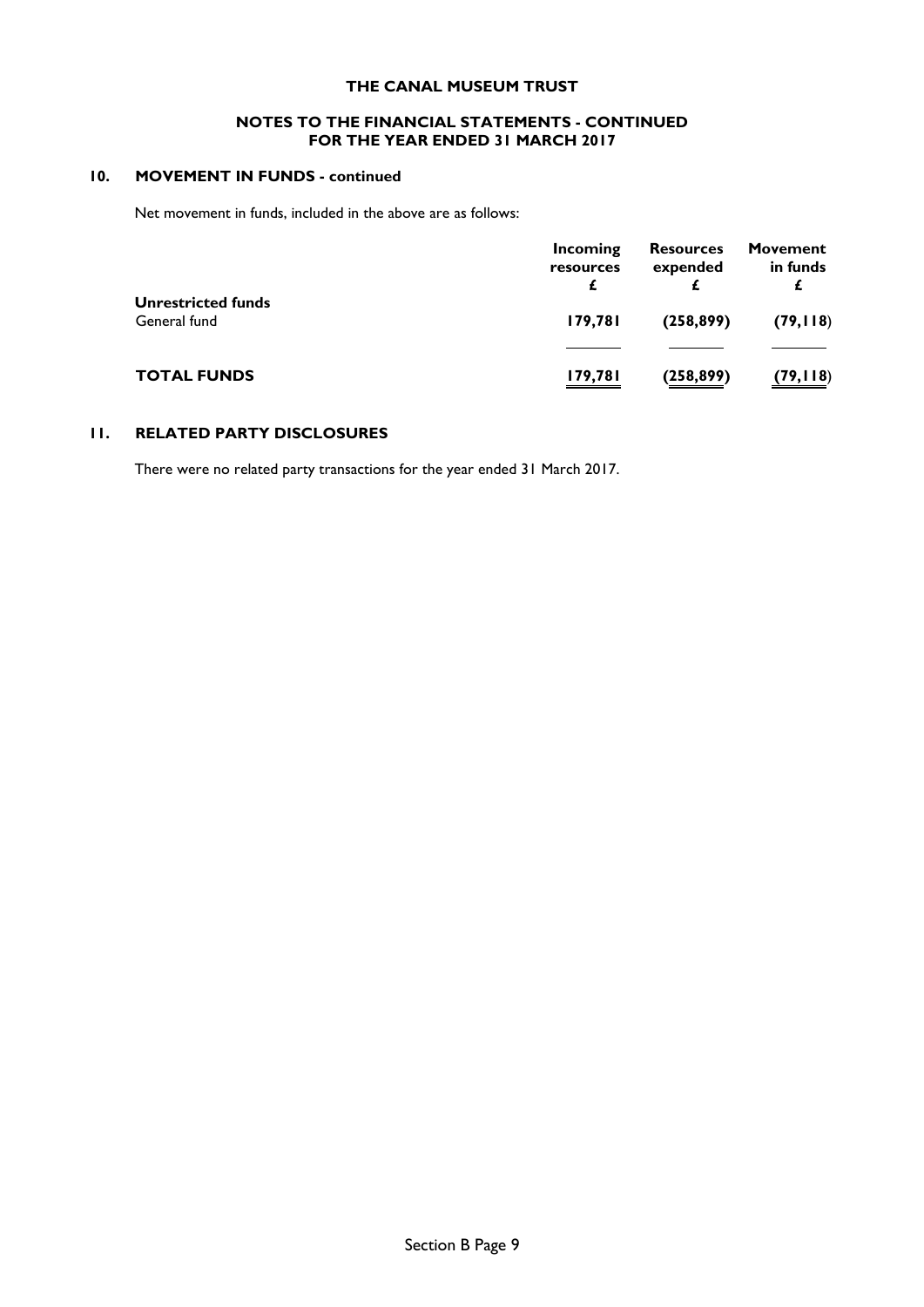## **DETAILED STATEMENT OF FINANCIAL ACTIVITIES FOR THE YEAR ENDED 31 MARCH 2017**

|                                                                                            | 2017<br>£                  | 2016<br>£                  |
|--------------------------------------------------------------------------------------------|----------------------------|----------------------------|
| <b>INCOME AND ENDOWMENTS</b>                                                               |                            |                            |
| <b>Donations and legacies</b><br>Donations                                                 | 2,696                      | 4,530                      |
| Other trading activities<br>Shop income<br>Moorings<br>Museum Hire                         | 19,168<br>17,545<br>83,562 | 27,922<br>16,640<br>82,741 |
|                                                                                            | 120,275                    | 127,303                    |
| <b>Investment income</b><br><b>Bank interest</b>                                           | 696                        | 903                        |
| <b>Charitable activities</b><br>Admissions and boat trips<br>Subscriptions<br>Other income | 55,262<br>88<br>764        | 61,842<br>132<br>207       |
|                                                                                            | 56,114                     | 62,181                     |
| <b>Total incoming resources</b>                                                            | 179,781                    | 194,917                    |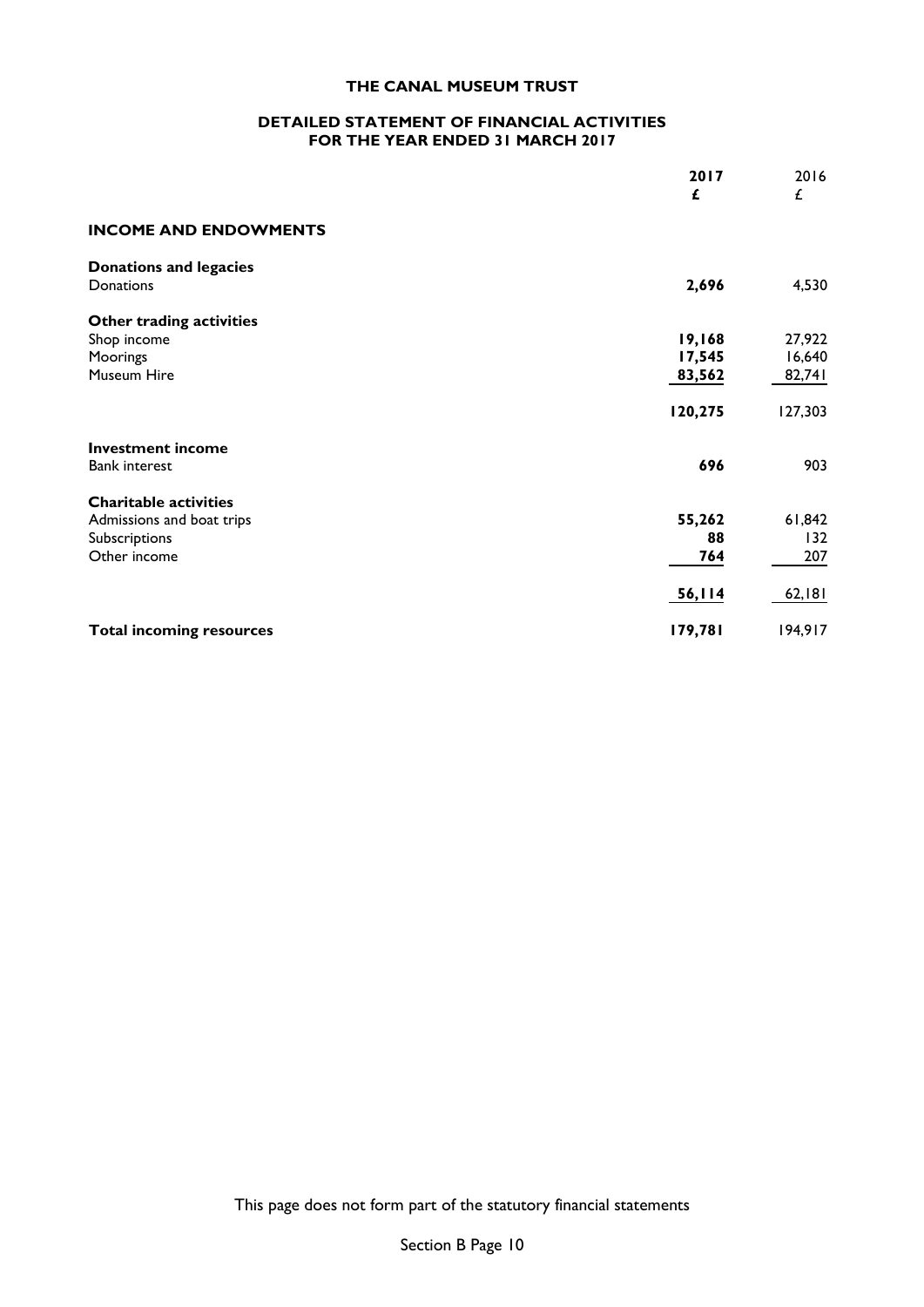## **EXPENDITURE**

| Other trading activities       |          |           |
|--------------------------------|----------|-----------|
| Opening stock                  | 14,043   | 13,243    |
| <b>Purchases</b>               | 11,085   | 20,836    |
| Costs related to Museum hire   | 15,685   | 12,200    |
| Closing stock                  | (13,218) | (14, 043) |
|                                | 27,595   | 32,236    |
| <b>Charitable activities</b>   |          |           |
| Wages                          | 39,552   | 30,753    |
| Premises costs                 | 10,924   | 10,609    |
| Buildings maintenance          | 5,954    | 7,488     |
| Telephone                      | 1,073    | 1,074     |
| Printing, postage & stationery | 714      | 856       |
| Advertising                    | 4,718    | 9,052     |
| <b>Sundries</b>                | 5,983    | 10,494    |
| Equipment and IT               | 6,951    | 7,895     |
| Catering                       | 3,788    | 3,490     |
| Cleaning                       | 5,345    | 5,284     |
| Travel                         | 3,277    | 2,875     |
| Bank and credit card charges   | 2,192    | 1,766     |
| Irrecoverable VAT              | 8,444    |           |
| Boat hire                      | 4,120    | 5,670     |
| Carried forward                | 103,035  | 97,306    |